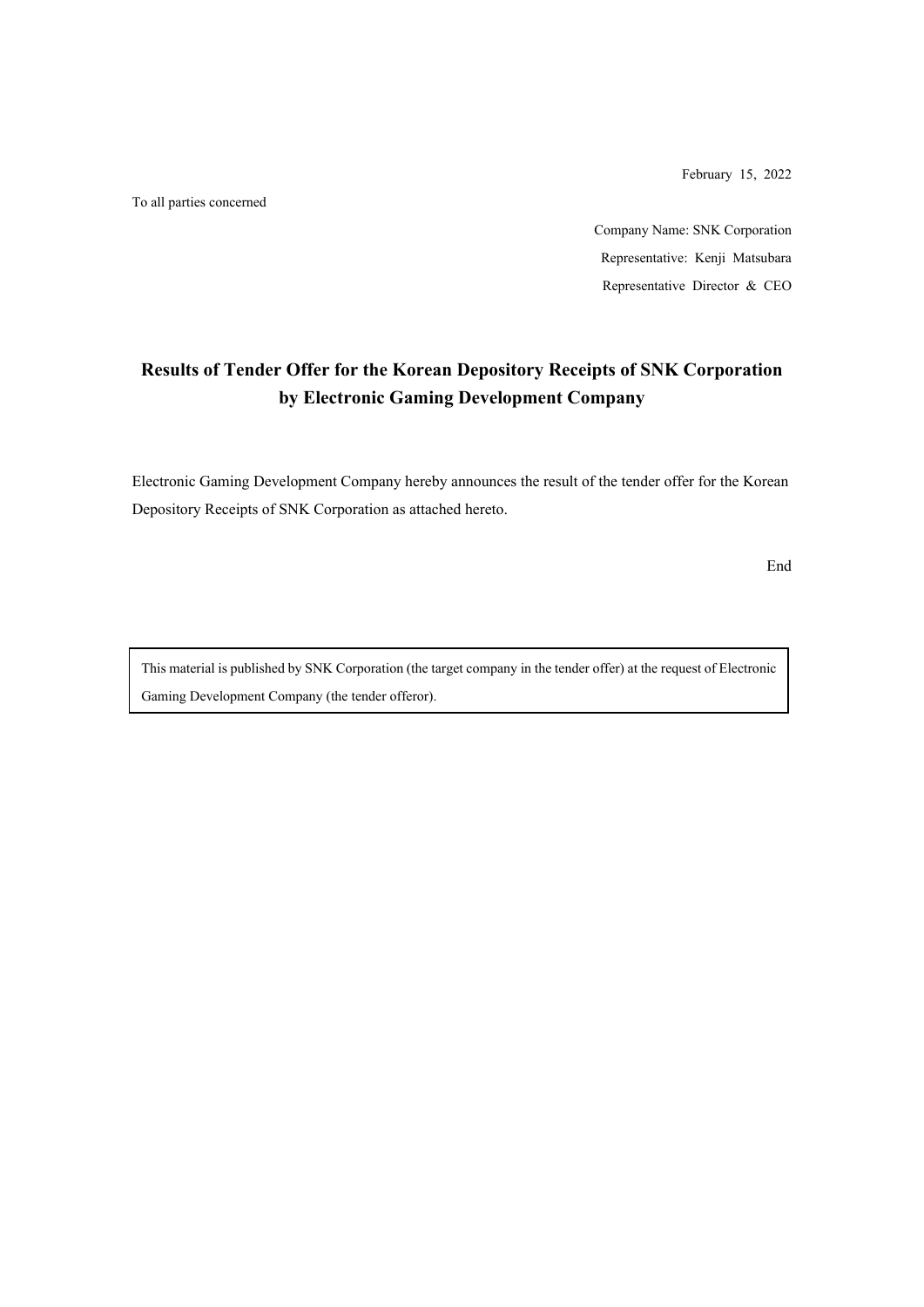(Attachment)

Results of Tender Offer dated February 15, 2022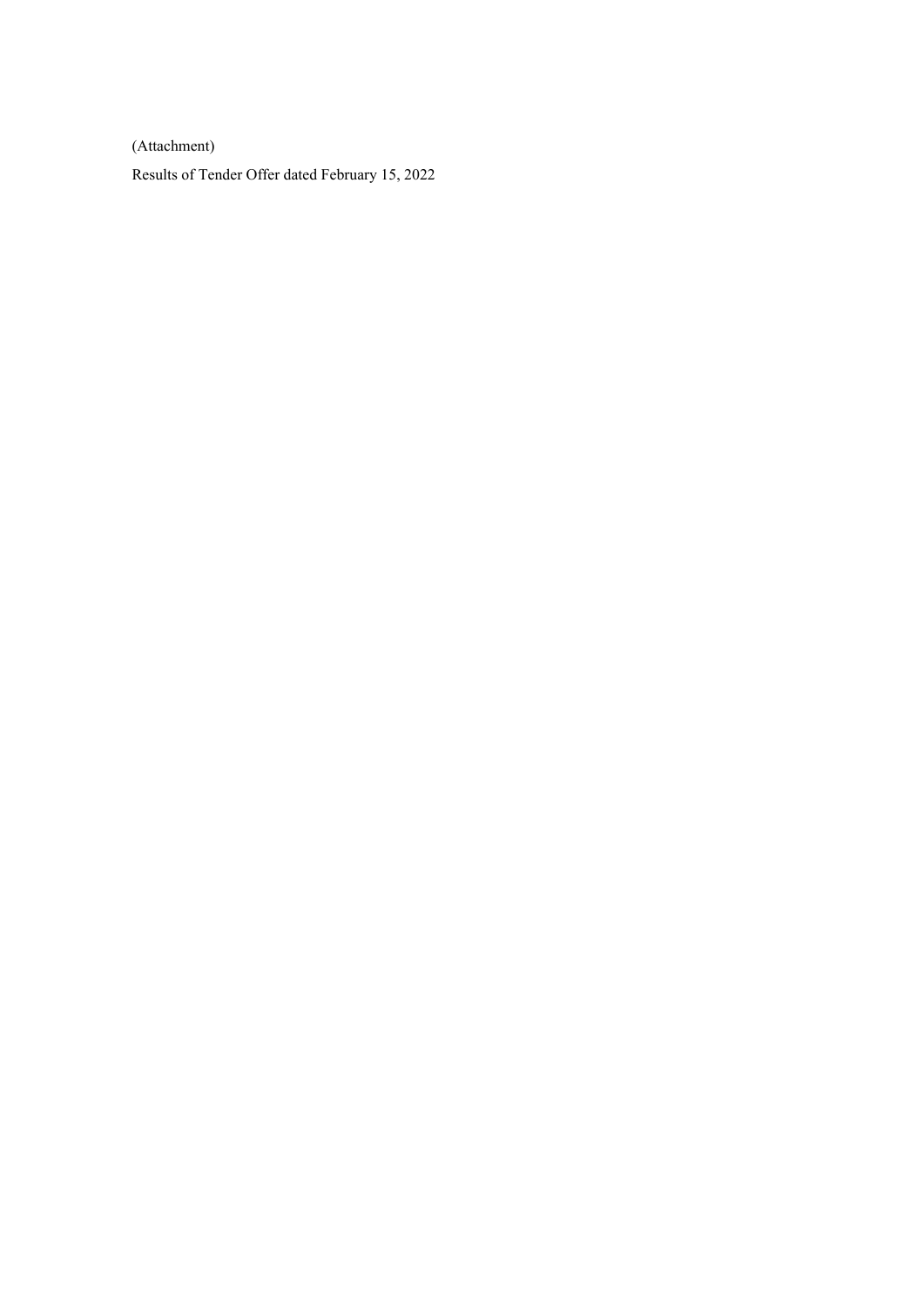## **Results of Tender Offer**

| To FSC         | February 15th, 2022                                                                                         |
|----------------|-------------------------------------------------------------------------------------------------------------|
| Tender Offeror | Name: Electronic Gaming Development Company                                                                 |
|                | Address: 7605 Oud Square Diplomatic Quarter - Abdullah Al Sehamy Street, Riyadh,<br>Kingdom of Saudi Arabia |
|                | Contact: +966 11 44 44 490, 1006                                                                            |
| Agent          | Name: Samsung Securities                                                                                    |
|                | Address: 11, Seocho-daero 74-gil, Seocho-gu, Seoul, Korea                                                   |
|                | Contact: 02-2020-8000                                                                                       |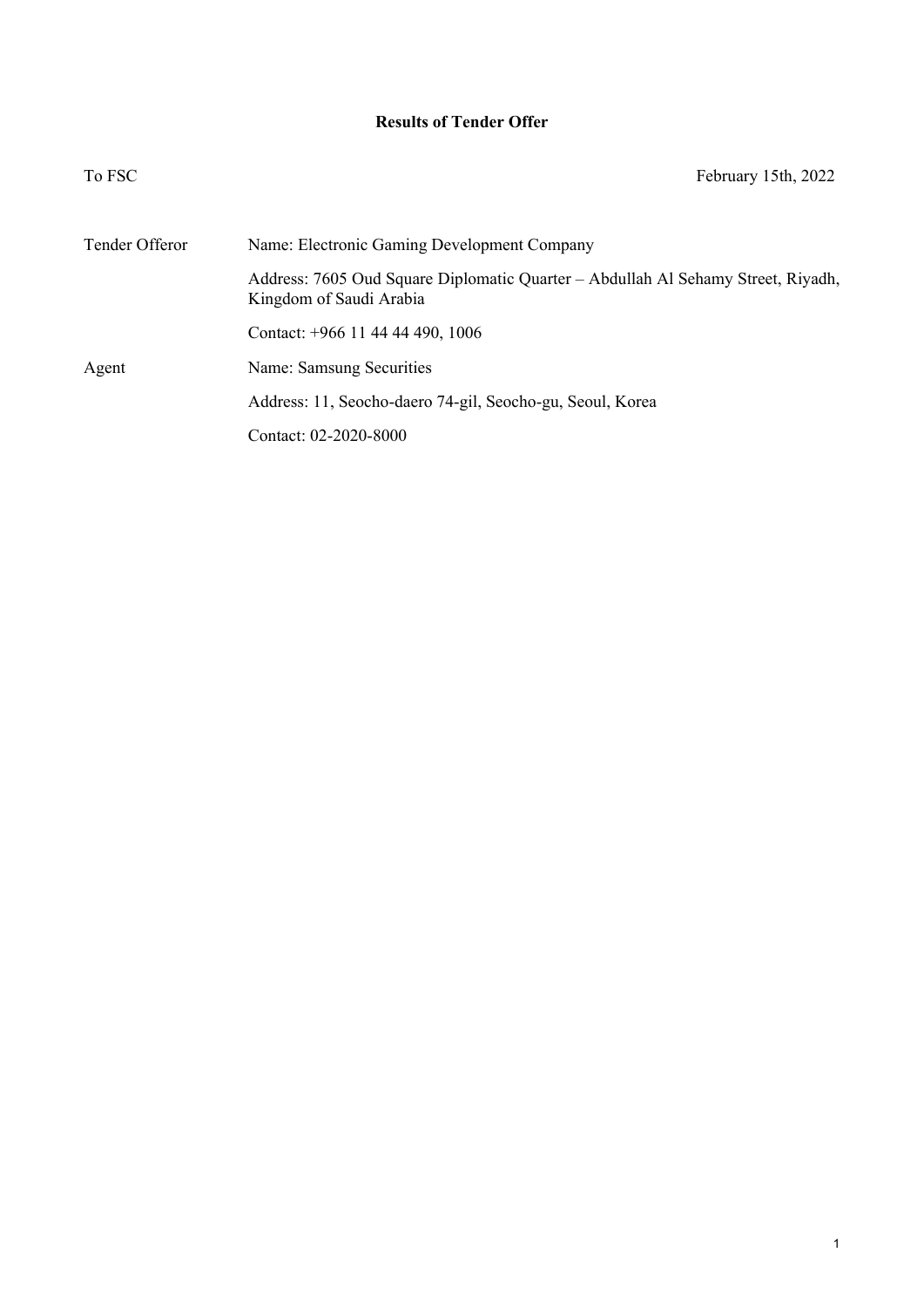#### **I. Results of the Tender Offer**

- 1. Name of the Target Company SNK Corporation
- 2. Class of shares, etc. to be purchased Korean depositary receipts of the Target Company
- 3. Number of shares, etc. to be purchased

| Number of shares to be purchased          | Purchase Price     |  |  |
|-------------------------------------------|--------------------|--|--|
| 14,048,218 KDRs<br>Minimum 3,727,939 KDRs | KRW 37,197 per KDR |  |  |

(Note1) If the tendered KDRs is less than the minimum number of KDRs to be purchased (3,727,939 KDRs), the Offeror will not purchase any of the Tendered KDRs. If the tendered KDRs is not less than the minimum number of KDRs to be purchased, the Offeror shall purchase all of the Tendered KDRs.

### 4. Consummation of the Tender Offer

| Class of Shares, etc.                               | Number of target       | Number of tendered | Number of shares to be. |
|-----------------------------------------------------|------------------------|--------------------|-------------------------|
|                                                     | shares to be purchased | shares             | purchased               |
| Korean depositary<br>receipts of SNK<br>Corporation | 14,048,218 KDRs        | 13,243,074 KDRs    | 13,243,074 KDRs         |

## 5. Tender offer period

From December 17, 2021 (Friday) to February 10, 2022 (Thursday) (56 Days, Settlement date: February 15, 2022)